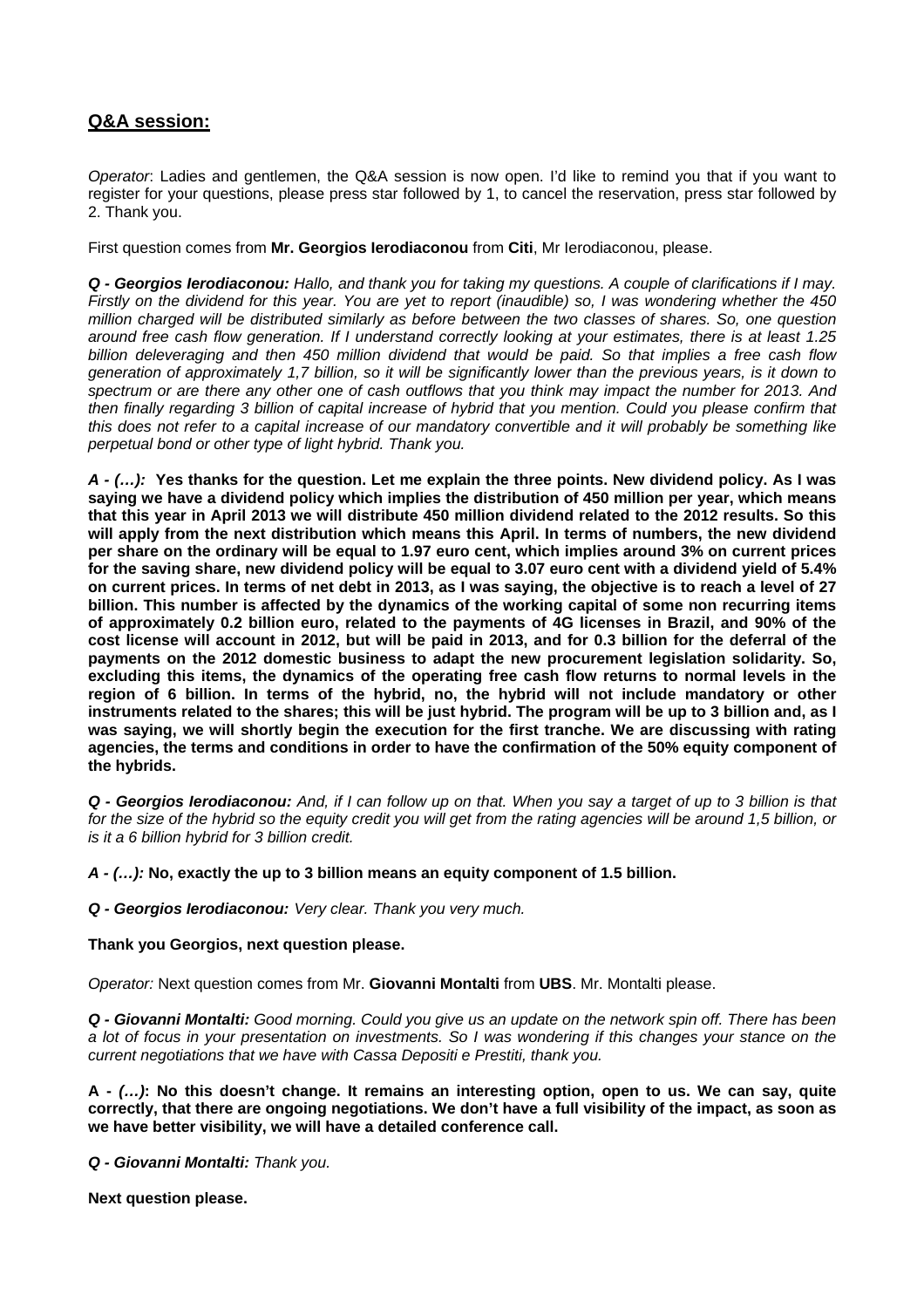*Operator:* Next question comes from Mr. **Mathieu Robillard** from **Exane BNP Paribas**. Mr. Robillard please.

*Q - Mathieu Robillard: Good afternoon. Thank you very much. I have two questions. First with regards to your free cash flow, relating to the previous question. So basically you are saying that there is 500 million euro that are a bit exceptional this year 2013 compared to previous years. That still leaves the gap, I guess, between what you've been generating, of around 3 billion in 2012, versus what you are suggesting with your guidance for 2013. So are there other elements, which is higher tax paid or higher financial charges that impact the free cash flow in 2013, and is that recurring? Second, I have a question about the debt rating. Are you confident that, if you successfully issue this hybrid product that you mentioned, you will be able to maintain your current debt rating. And finally a point of clarification in terms of the cascading. In the domestic cascading, Marco talked about 1.3 billion euro of savings, I just want to understand if that was net savings and if that included the reduction in interconnection, or should we add the reduction in interconnection on top of that. Thank you.* 

*A - (…):* **Let me start with the free cash flow question. Probably I was not very clear in my previous answer. If you look at the operating free cash flow in 2012, compared with operating free cash flow in 2013 adjusted for the 500 billion non recurring items that I was referring to, we can see free cash flow in the region of 6 billion which is stable. So there is no material difference between the operating free cash flow in 2012 and the operating free cash flow projected in 2013 adjusted for these numbers. Then, of course, you need to deduct the net financial expenses and taxes and the number that we are projecting for 2013 is broadly in line with 2012. In terms of… The other question was on the rating agencies. We are discussing with the rating agencies in these days and, of course, we will present to the rating agencies in the next days the detailed plan, and we will have the results after the discussion.** 

**Marco speaking. The question about costs. No, it does not include interconnection costs, if you want the total figure you have to add almost half a billion coming from interconnection costs. Almost everything on 2013, and a slight portion on 2014, zero 2015.** 

*Q - Mathieu Robillard: And, in terms of the cost cutting. Besides interco you just highlighted what it should be for 2013, but the other efficiencies some of them are we going to see them in 2013?*

*A - (…):* **If you go back for a while, page 24 of the presentation, you have the split of the efficiency program between 2013-14 and 2015, with the previous plan. The previous plan was saying 0.2, 0.2 in 2013 and 2014, now we are planning 400 million in 2013, so 200 million more, and 100 million more in 2014, and another 600 million coming from 2015 that, of course, was out of the horizon in the previous plan.**

*Q - Mathieu Robillard: Right. Thank you very much.*

*A - (…):* **You are very welcome.** 

# **Thank you Mathieu.**

# **Next question please.**

*Operator:* Next question comes from Mr. **Torsten Achtmann** from **JP Morgan**. Mr. Achtmann please.

*Q - Mr. Torsten from JP Morgan: Good morning first of all on your net debt target. In 2013, the 27 billion, does that already include the proceeds from the hybrid or would that be a reduction and you would get much closer to the 25 billion, and secondly on the domestic business, you have said that in Q4 the business environment turned very bad and that was the main driver of it. Any comments you can make on the progress so far in 2013, has that been improving or is that something that you have to … that you will progress throughout 2014, thank you.* 

*A - (…):* **Yes. First I refer to the question on the hybrid, as you know the hybrid from an accounting standpoint is including the net financial position, so the hybrid that we will execute in 2013 is included in the 2013 objective of 27. Of course from a rating standpoint, we will have a portion which has an equity component, but in terms of accounting, the hybrid is in the net financial position and, of course, is correct to be including the 27.**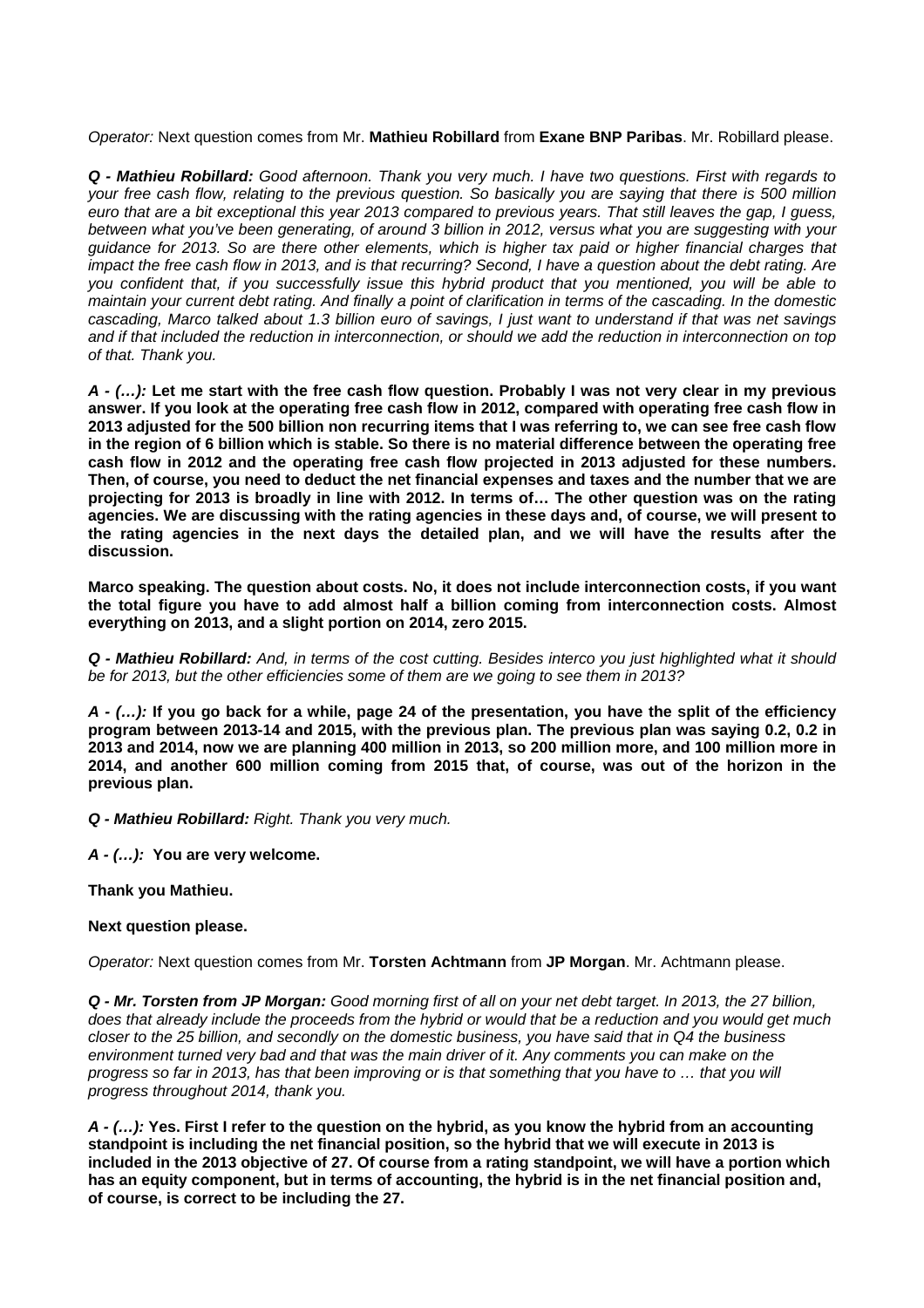**Marco speaking. Let me split in two parts the answer. First of all fix, but the consumer segment, no major changes in the climate, but a big change coming from April the 1st, because we, in the fix business, we have already announced to the market and to the customers and to the authorities that we will increase the monthly fee, almost 70 cents gross VAT, which will support our fixed revenues, and on top of this we have completely redesigned the tariff scheme for the fix that can slightly improve our total revenues starting from April the 1st on the consumer. Of course, in the mobile, you have to consider that the first half of the year is heavily impacted by the two-step cut in MTR, so reported figures will be quite heavy, but this will be for the whole Italian market, it's not company specific. On this, let me just use your question to underline something that I think is important. If you look at 2012 figures for TIM, you can see that the underlying trend has a negative spike in Q3, but the trend has a solid improvement in the underlying performance. It's not the same for all the players in the market, but it means that we have already performed the price repositioning and the cannibalization phenomena are really very modest, very small. On the enterprise segment, the macroeconomic situation is still quite tough, so we are forecasting for something very close to Q4, maybe slightly better just for comparison effect. Thank you.** 

# *Q - Mr. Achtmann: Thank you.*

#### **Next question please.**

*Operator:* Next question comes from Miss. **Anna Oldinger** from **Nomura**, Miss. Oldinger please.

#### **Q -:** *Sorry this is James Britton from Nomura.*

*I've got a couple of questions on the domestic mobile. Firstly can you say what percentage of your mobile*  base is on the MNP rates, today, as opposed to the legacy mobile rates. I just wanted to assess the repricing *risk ahead in the next couple of years. And then secondly I pointed a detail on the Q4 performance. I see*  that the digital and roaming revenues actually achieved a short turnaround in Q4 and actually if you strip out *the digital roaming the other mobile revenue lines deteriorated. Is this a one-off impact to digital roaming in Q4 can you just clarify please. Thanks.* 

*A - (…):* **Well, MNP, we have improved quite significantly in Q4. The net effect I still slightly negative, but we are much better positioned than Q3. The aggressiveness of some of our competitors is still there, of course, there are different kinds of phenomena, what we are looking at is how to prevent MNP in valuable customers, so that the most important part of ... so not only keeping the turn rate under control, but segmenting the turn rate between high value customers, standard customers and low value customers, what we experience is of course higher turn in low value customers and we are quite good in defending the upper part of the pyramid of our customer base. All in all, the balance is still negative, but we don't want to step in a fight in order to respond to every move just for rebalancing an MNP effect that is mainly on low value lines. Roaming, there are some contracts that are signed between operators, generally at the beginning of the year, and take effect sometimes retroactively, sometimes proactively. So, there is a normal trend, this happened in 2012, this happened in 2011, so, if you look the underlying trend of roamers is not changing very much, what is changing quite significantly is the year-on-year comparison that showed a macro-effect but it is more a comparison effect, if you see the quarter-on-quarter progression, there are no spikes in 2012 figures, thank you.** 

#### **Next question please.**

*Operator:* Next question comes from Mr. **Jean Perrin** from **Credit Agricole**. Mr. Perrin, please.

*Q - Mr. Jean Perrin: Yes. Good afternoon, thank you. I've got one quick question. This is regarding the rationale behind issuing a 3 billion hybrid bond, (inaudible) tranche, if I understand, you have a target in net debt it would be of 2.0 time. I just wonder why in that perspective you would need an hybrid bond, if you could explain that, thank you.* 

*A - (…):* **Well I think that, as was clear from the entire presentation, I think that we want to strengthen our infrastructure, both in Italy and in Brazil and Argentina, but, at the same time, we want to keep our deleveraging path, so I think that what we really want to have through this hybrid is something that does not impact on our capital structure and does not affect our shareholders, I mean, you have seen other companies that have chosen different paths, we think that our shareholders have to be**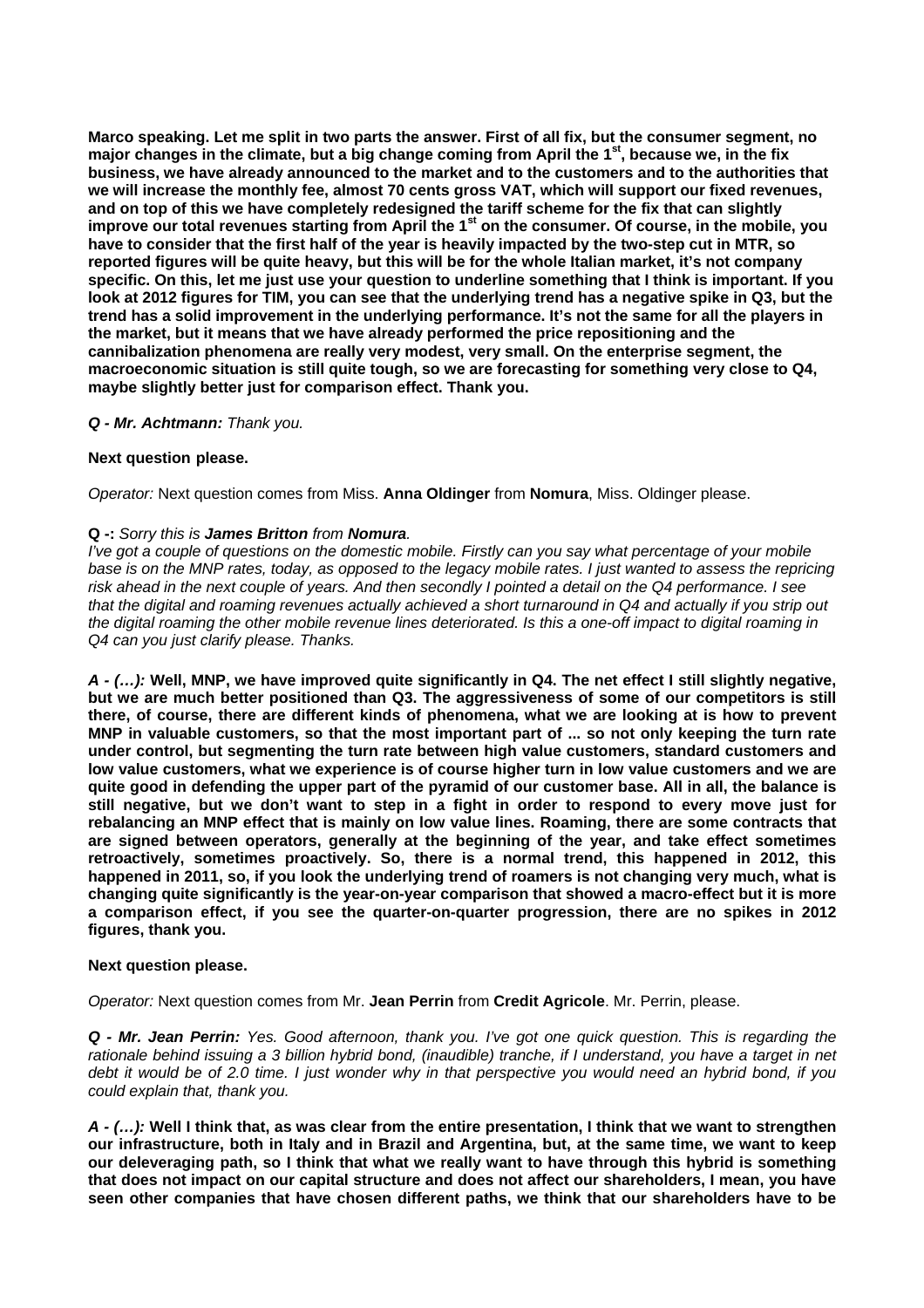**protected, this is an instrument that is an innovation that we can use effectively to protect our shareholders and, at the same time, achieving the deleveraging plan that we are aiming for. So, I think that in a sense it's the best of both worlds, we keep growing on investments, we strongly push on investments and you have seen it in Italy, you have seen it in Brazil, you have seen it in Argentina, but we don't defocus our company from the deleveraging target.** 

# *Q - Mr. Jean Perrin: Thank you.*

*Operator:* Next question comes from Mr. **Luigi Minerva** from **HSBC**, Mr. Minerva, please.

*Q – Mr. Minerva: Yes good morning. My first question in on your push for convergence. It was mentioned in Marco Patuano's slide. I was wondering if it is more demand driven or if it is rather justified through an OPEX or CAPEX rationale. And additionally if you believe that the Regulator is going to be more permissive in allowing you to offer more (inaudible) products, I mean a few years back they blocked it. The second question is more a big picture one and is on the fragmentation of the European telecom industry. We have read quite a bit of comments by the European Commission over the last month and I was wondering if you can comment on whether you sense that there will be the conditions for a more aggressive approach from Brussels to reduce the level of fragmentation in the sector, in Europe, thank you.* 

*A - (…):* **Let me answer on this question then I'll turn it to Marco to answer the first question. What I've seen in the last two years is a progressive improvement in the attitude of the European Commission. I think that the European Commission is staring to recognize that we have a problem in Europe and this problem can be cured only through a consolidation of the market and better operating performances. We have had the Commissioner Kroes giving a much better regulatory environment for copper pricing for fiber pricing, and moreover, she has clearly indicated that she will keep these favorable conditions steady for the next several years, up to 2020 in order to promote investments. At the same time, we have had Commissioner Vice-President Almunia saying that we, of course, there is an opportunity for a more integrated European market, a unique, a single European market for telecommunications, of course there are no indications and no guidelines on the side of the European Commission on that front, but certainly what I know is that there is a much more favorable approach on both sides, on the competition Commissioner side and on the Digital Agenda Commissioner side, so I am pretty positive that the telecommunication environment will change for the better, in a period which is hard to define, however, because, of course, these political decisions take always a lot of time, but I see a strong improvement going forward, thank you.** 

**Marco speaking. Well the convergence is partially driven by the demand and partially driven by the technology and let me say that today, customers are using convergent applications. Is Facebook fixed or mobile? It depends, you use it fixed or mobile depending on where you are, but I think that you have, we have to stop thinking convergence as a fixed, mobile convergence, it is a fixed, mobile and cloud convergence. So I think that we are in a very unique position, to offer a broad portfolio of convergence services. The Regulators, I think that the Regulators always are.. Italian Regulator is a good one in technological understanding, of what are the effects of the technological change, so I think that it's anachronistic today to consider convergence just as a commercial matter, it is not a commercial matter it is a change of our business model. So I think that this is something that all Regulators will understand and will rule. Thank you.** 

**We apologize with everybody queuing, we understand that a few of you are there, and we have unfortunately room only for one last question and we will be happy to address that from our IR department. So please the last question.** 

*Operator:* Last question comes from Mr. **Tim Boddy** from **Goldman Sachs**. Mr. Boddy, please.

*Q - Tim Boddy: Yes thanks. I just wanted to follow up on a few of the points that have been asked. First of all just to clarify, there is a question about net OPEX savings, and I think that on your slide you indicated that it was 600 million euro, because the 1.3 billion savings across the period are offset by some volume growth, upward pressures on costs, I want to understand if I have correctly captured that and also understand why the saving have so back-end loaded in 2015. Secondly in terms of the question around the network spin out, Swiss Com CEO said yesterday in their annual meeting that he couldn't conceive how to do such a thing given the operational complexities involved and seemed very cautious on that happening. Have you just be hopeful to get a feeling as to whether you are more or less confident, having had, I'm sure, a lot of discussions in the recent months, on the possibilities of spinning it out and indeed whether you think it could*